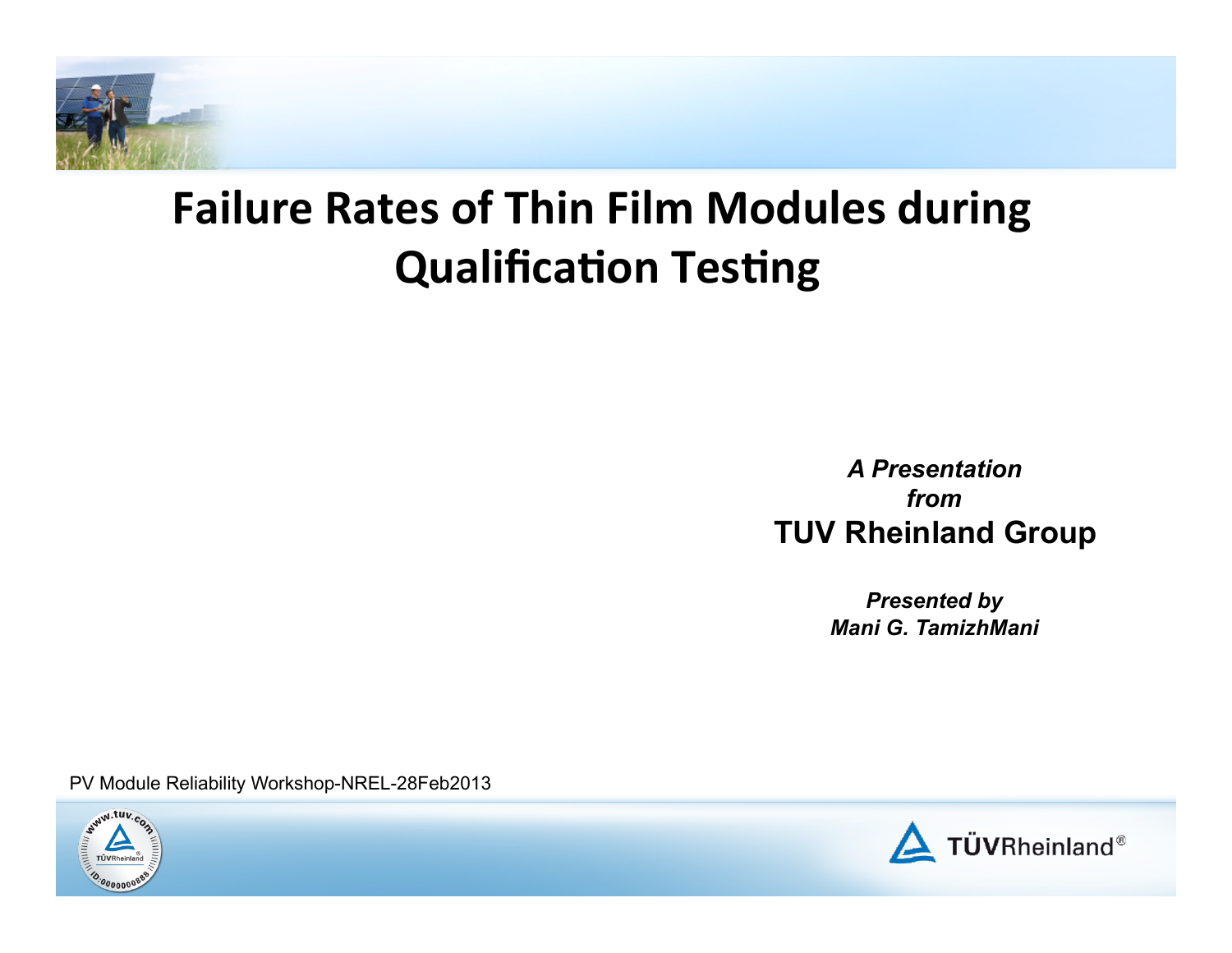# **Outline**

- **Introduction**
- **Results and Analysis ( 3 out of 7 Labs' data presented here)** 
	- **Lab 1: Failure Rate and Failure Distribution**
	- **Lab 2: Failure Distribution**
	- **Lab 3: Failure Distribution**
- **Conclusions**



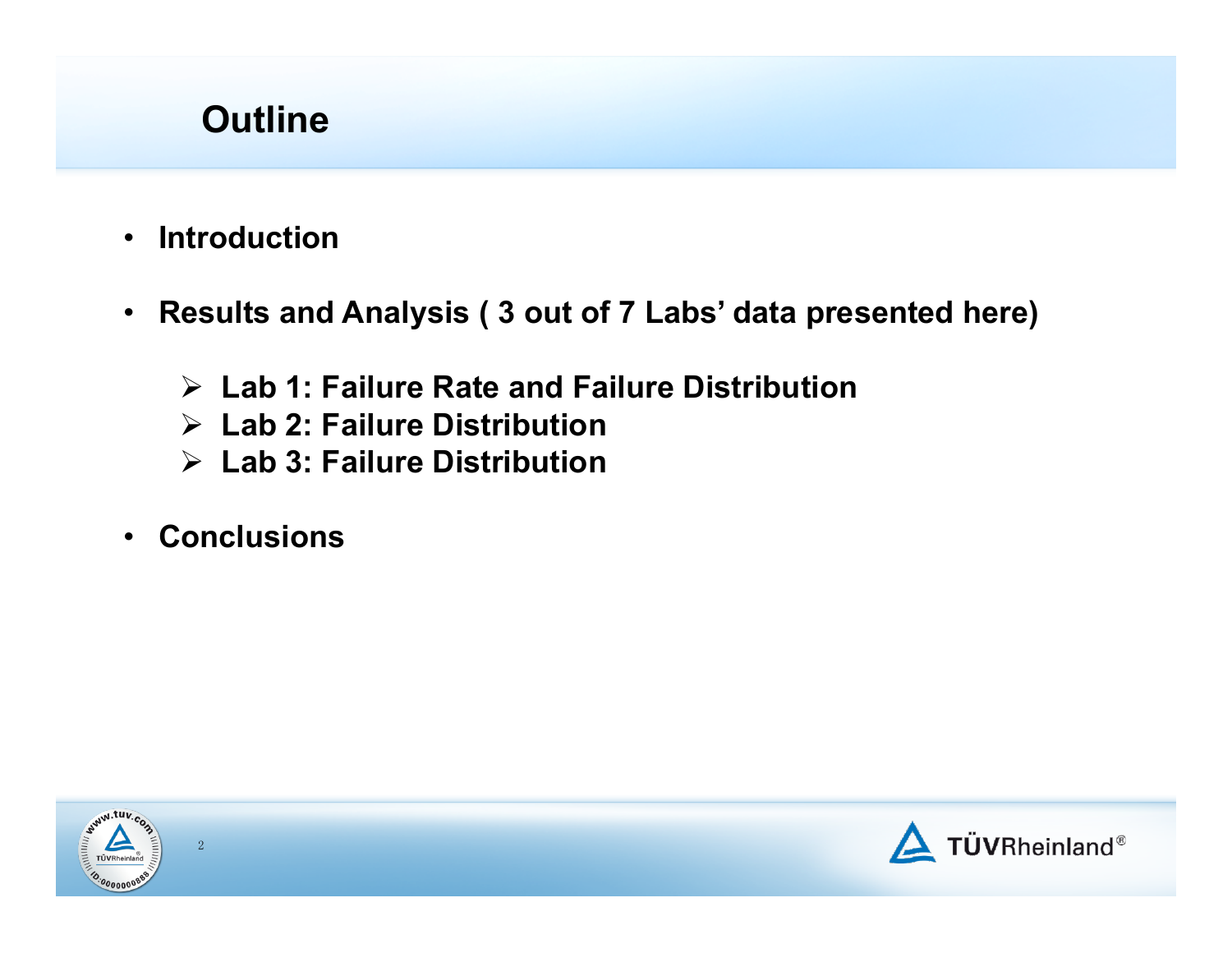## **Failure Rate vs. Failure Distribution**

#### **Failure Rate =**

 **Number of Modules Failed in a Specific Test ÷ Total Number of Modules Tested in the Specific Test** 

#### **Failure Distribution =**

 **Number of Module Failures in a Specific Test ÷ Total Number of Module Failures in All the Tests**



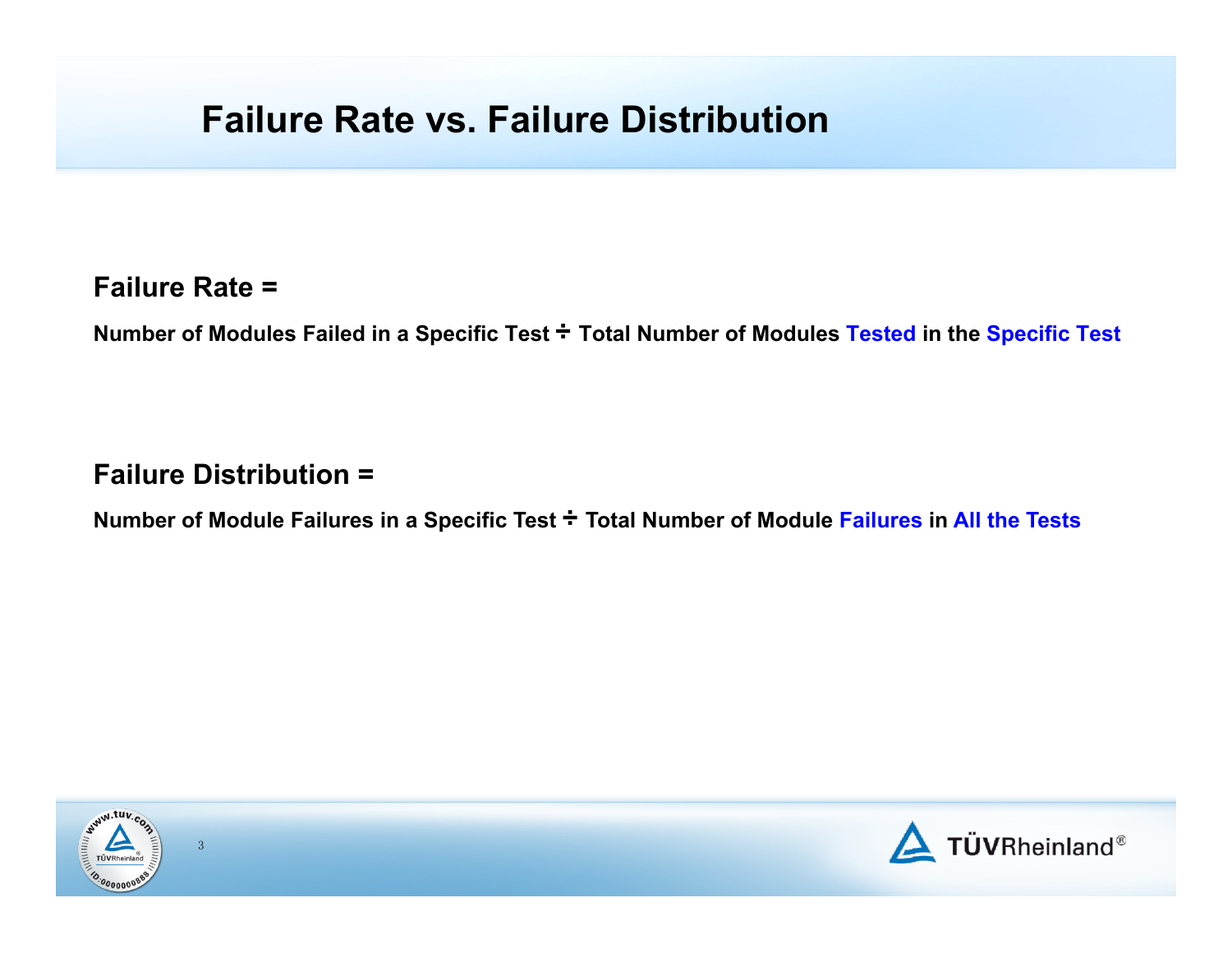# **Lab 1: Failure Rates (Total modules tested in 2009-2011 period = 1111)**



 **Top 3 Failure Rate Tests (2009-2011):** 



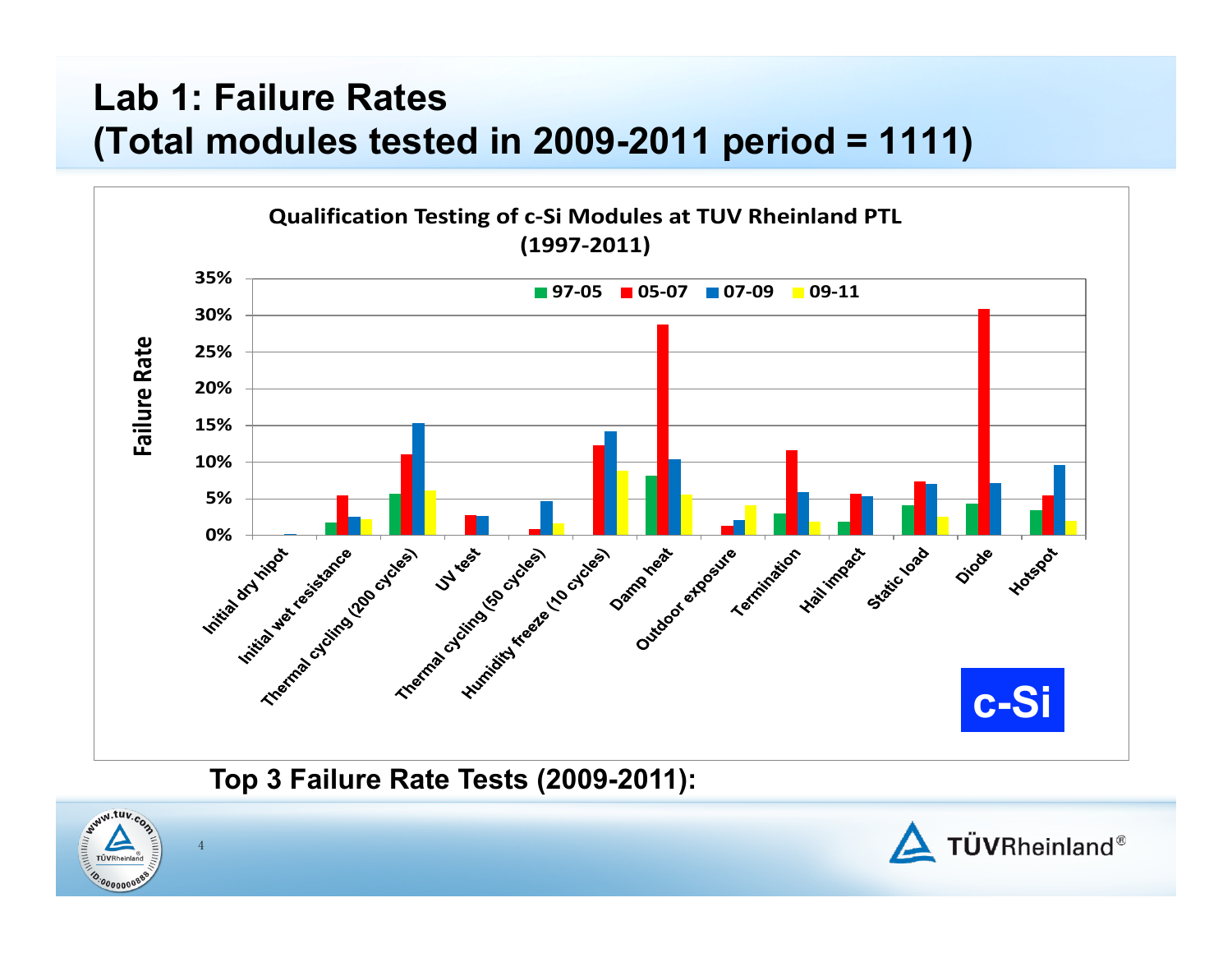## **Lab 1: Failure Criteria**



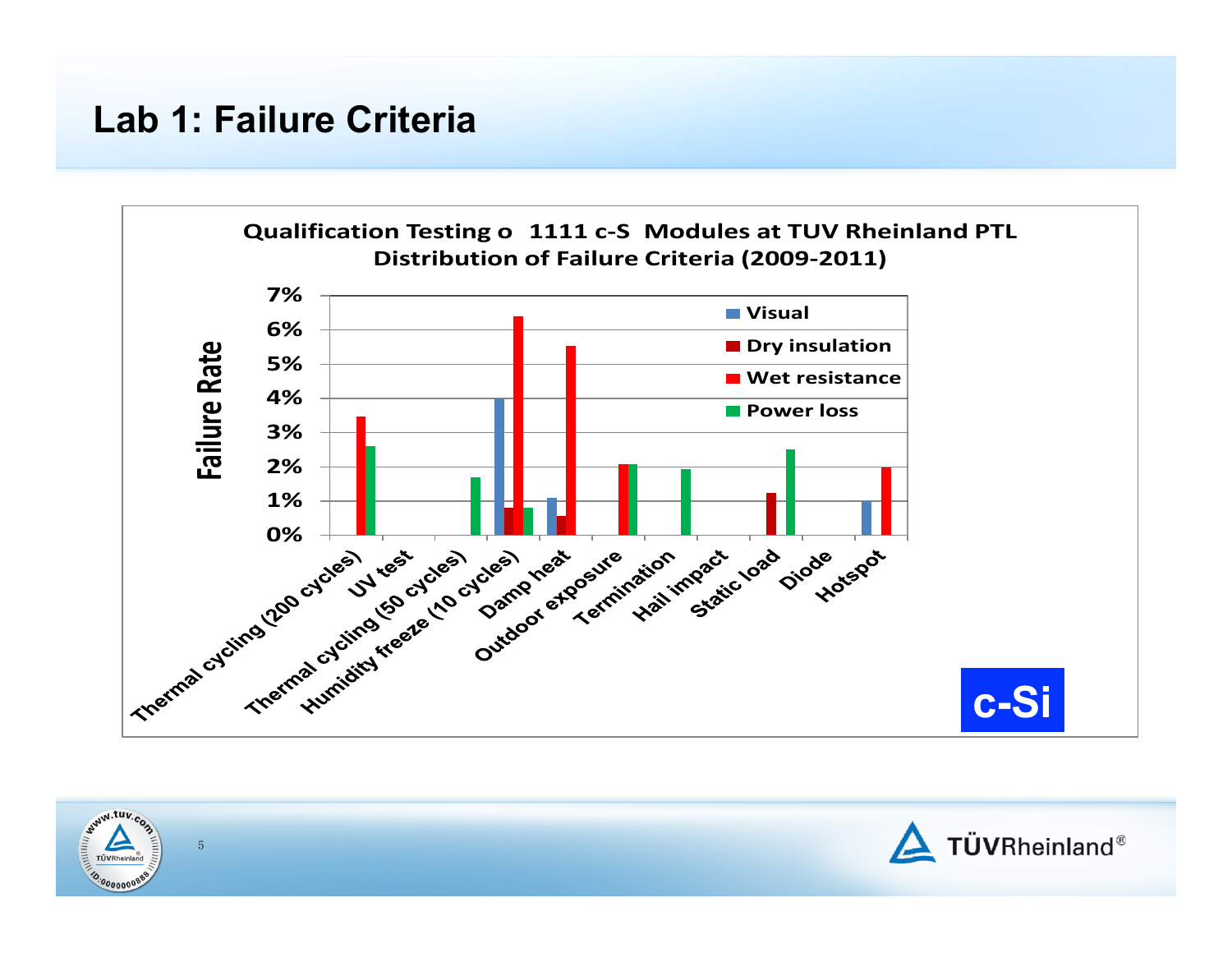## **Cause for Wet Resistance Failure**







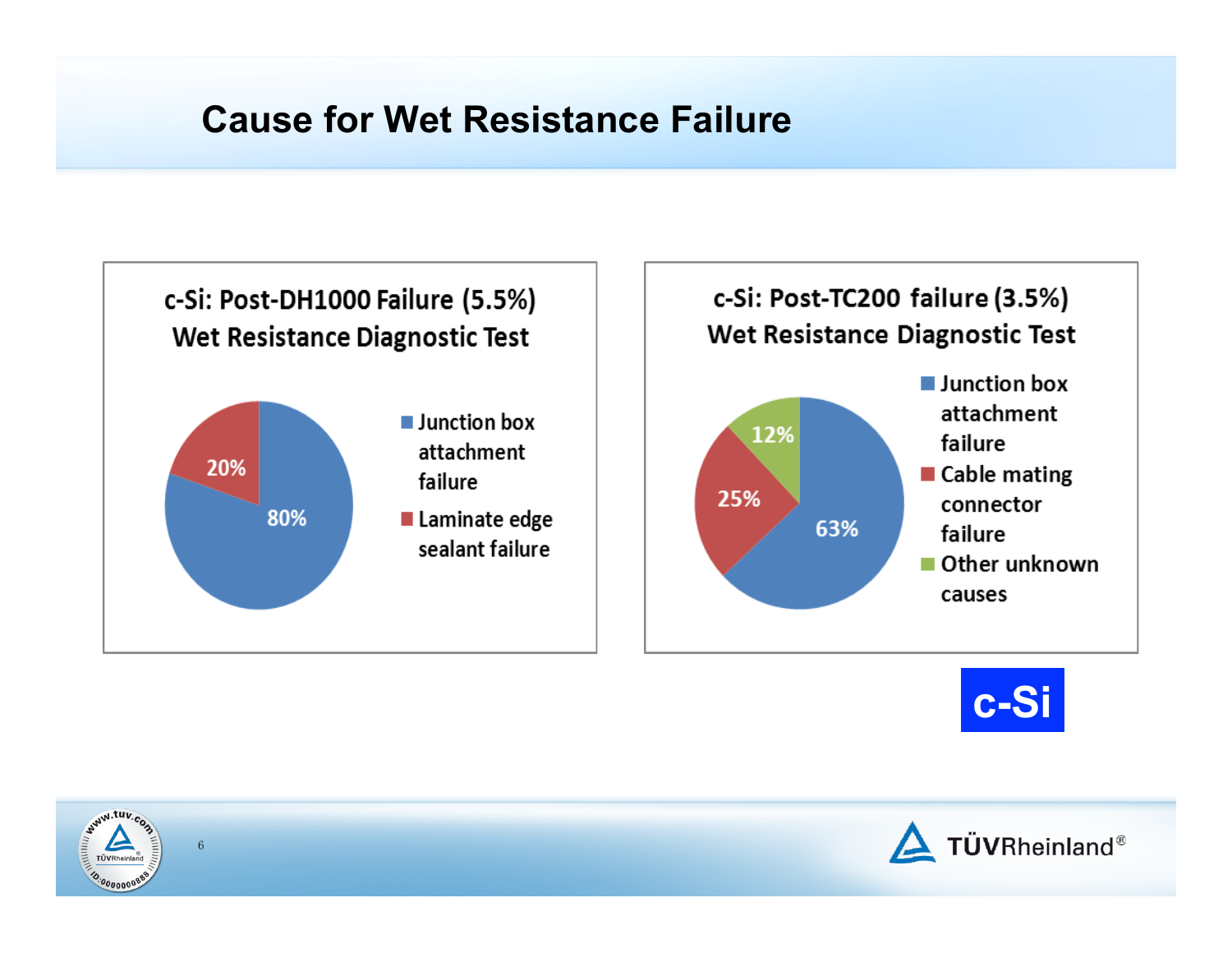# **Lab 1: Failure Rates (Total modules tested in 2009-2011 period = 272)**



### **Top 3 Failure Rate Tests (2009-2011):**



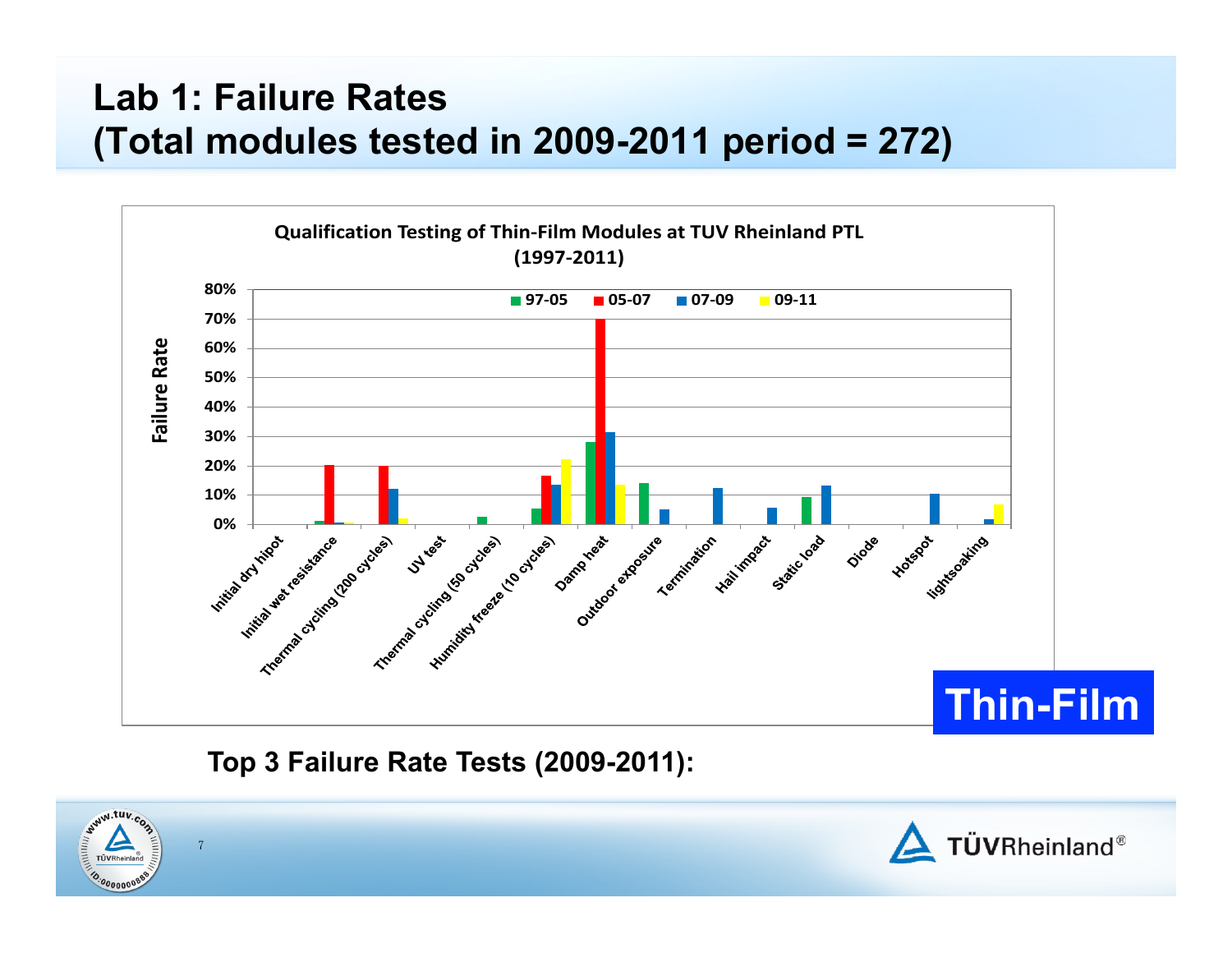## **Lab 1: Failure Criteria**





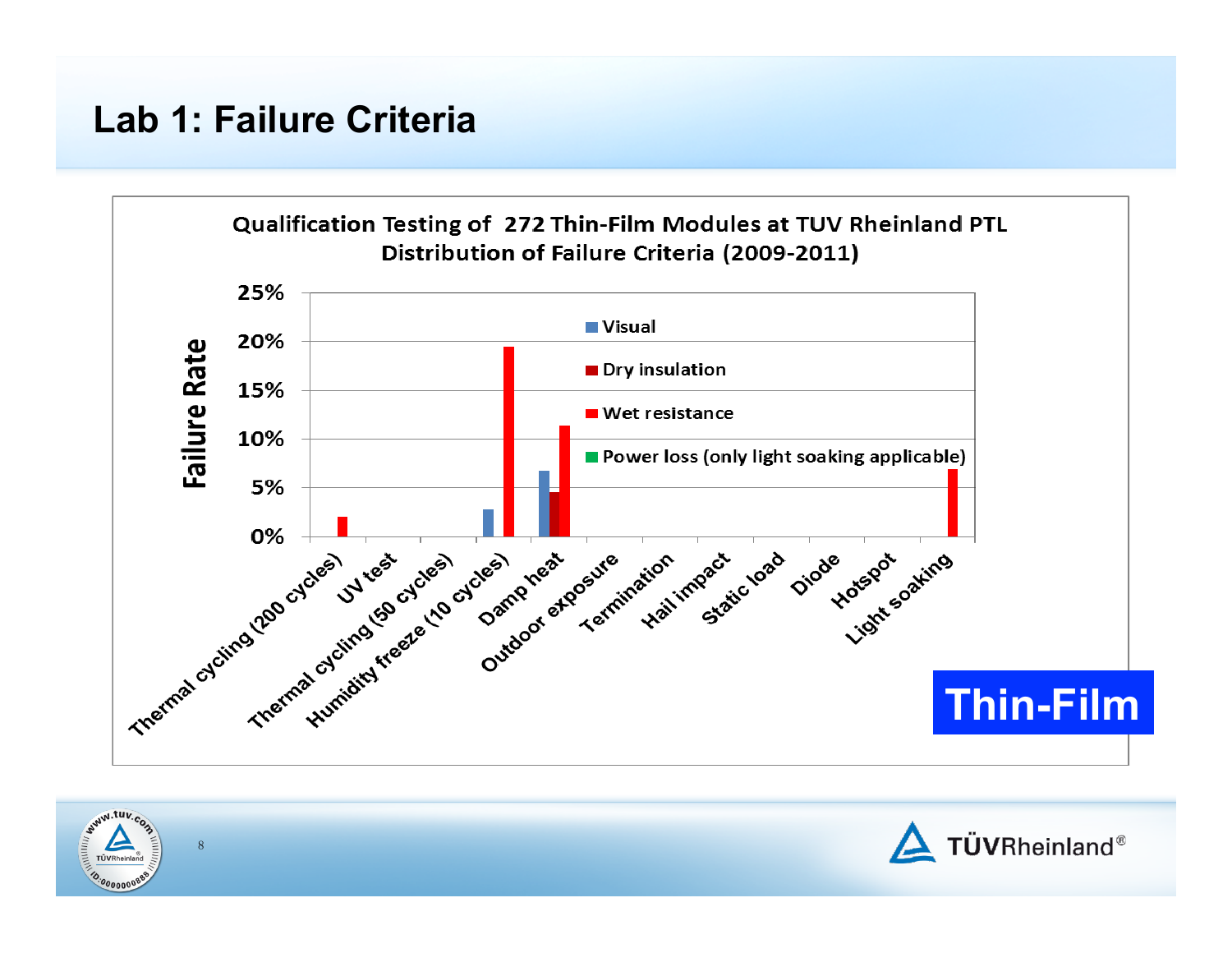## **Cause for Wet Resistance Failure**





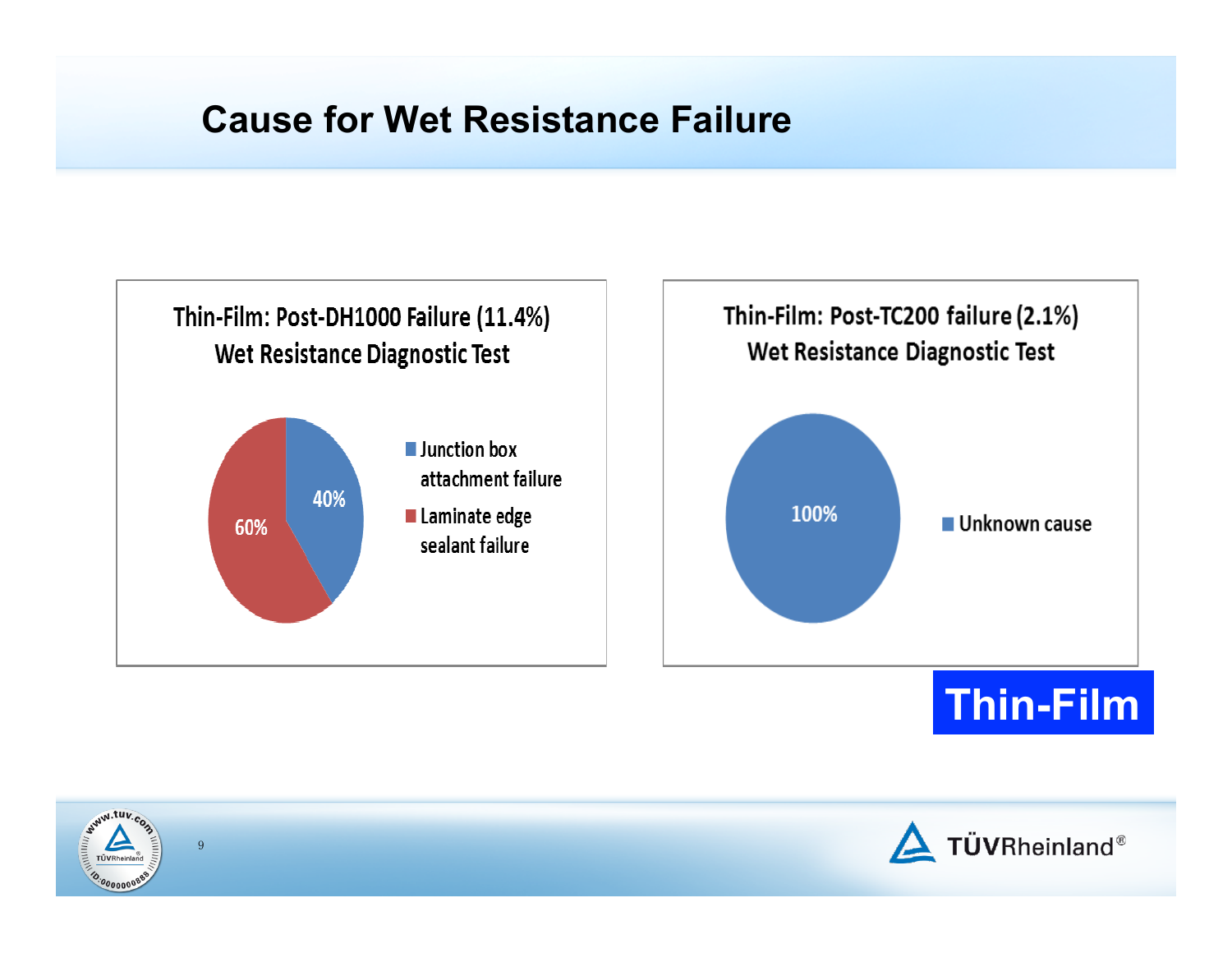# **Lab 1: Failure Distribution (Total failures = 26)**

TÜVRI

#### **LAB 1:** Distribution of test failures for thin-film PV modules **2009-‐2011 (IEC 1646 only)**

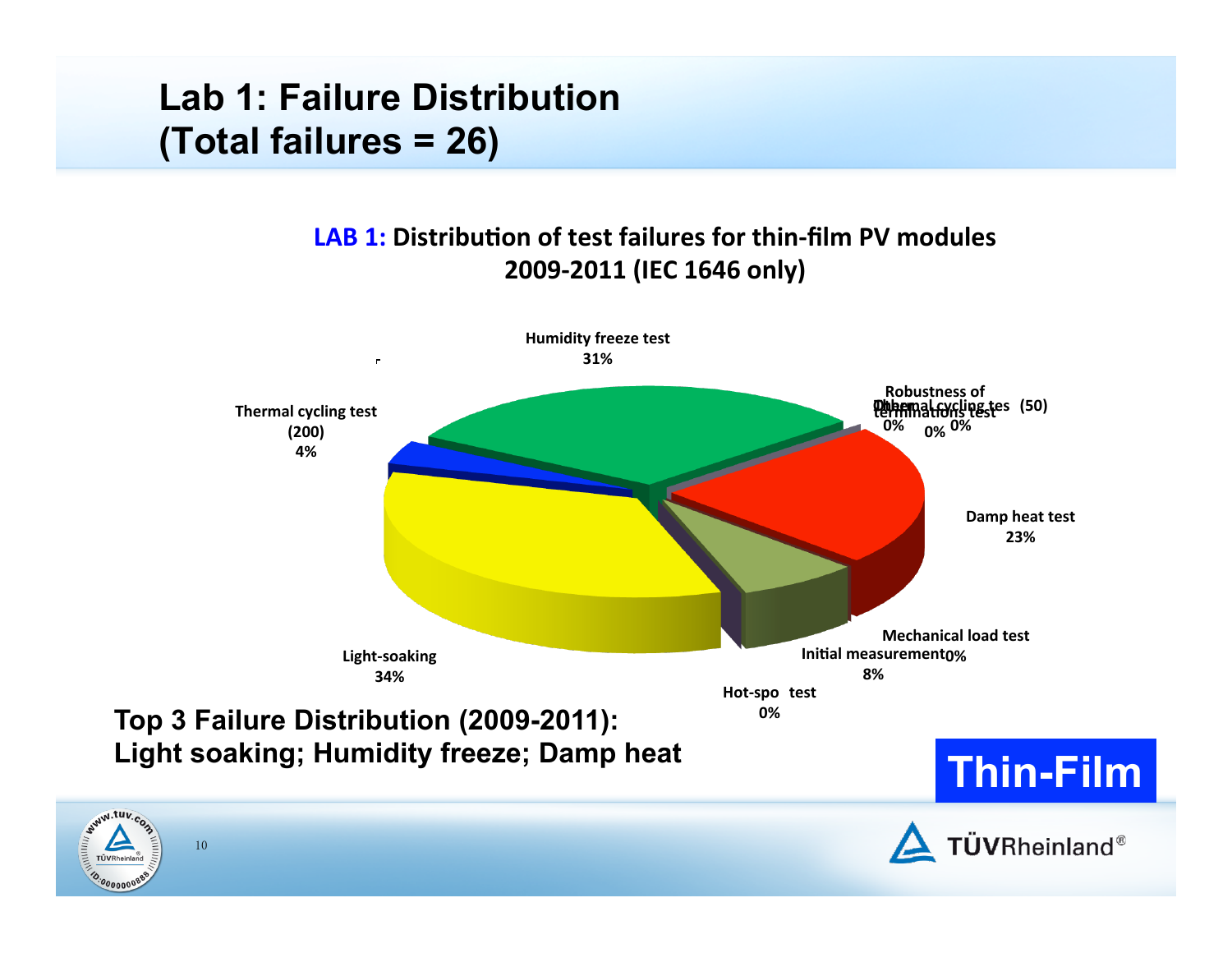# **Lab 2: Failure Distribution (Total failures = 142)**

#### **Lab 2: Distribution of test failures for thin-film PV modules 2007-‐2011 (IEC 1646 only)**



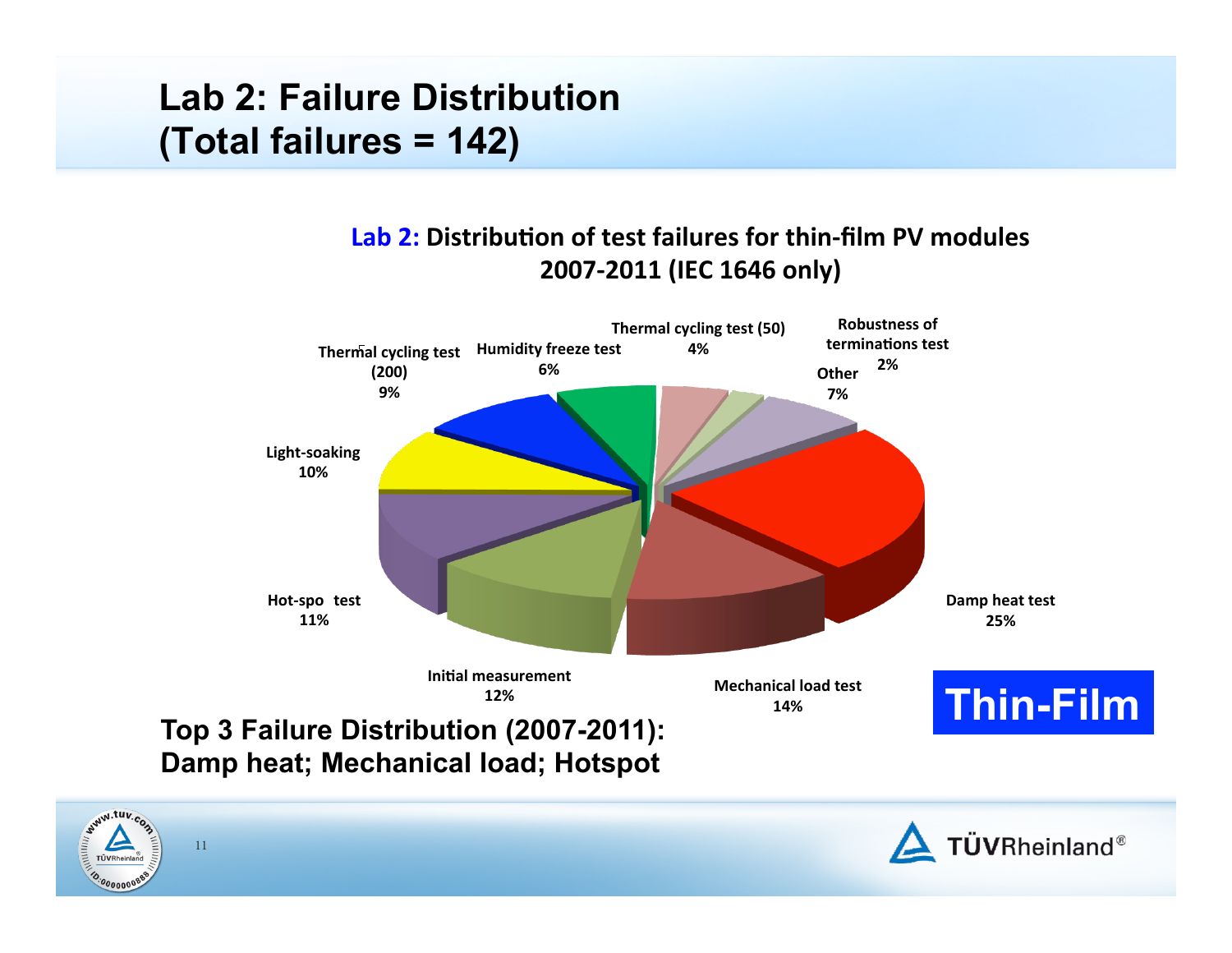# **Lab 3: Failure Distribution (Total failures = 9)**

 $00000$ 

#### **Lab 3: Distribution of test failures for thin-film PV modules 2011-‐2012 (IEC 1646 only)**

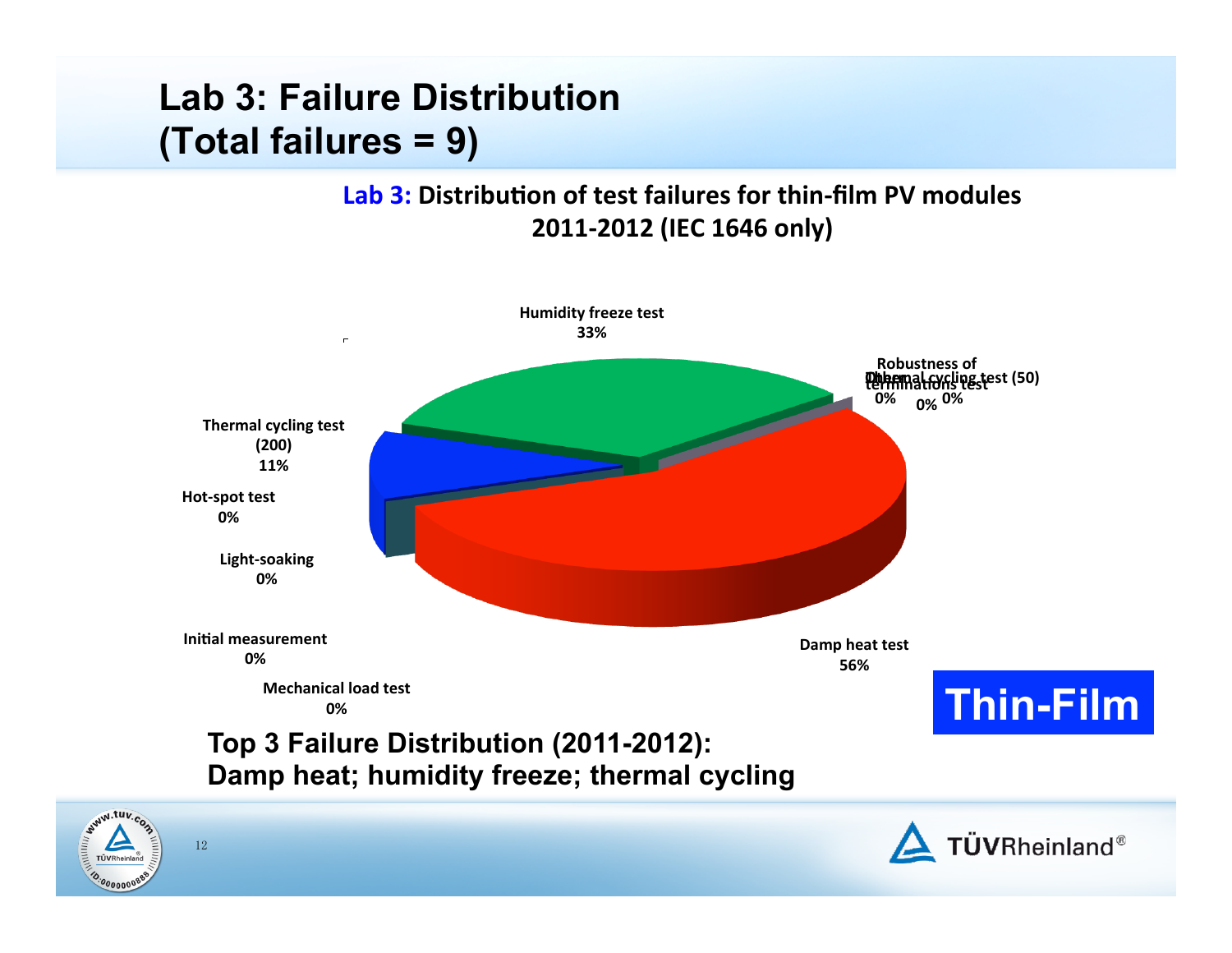# **(Total failures = 177) Global Labs: Failure Distribution**

13

WW.tuv.c

TÜVRI  $^{1000000}$   **Global Labs: Distribution of test failures for thin-film PV modules (IEC 1646 only)** 



 **Damp heat; light soaking; humidity freeze/mechanical load** 

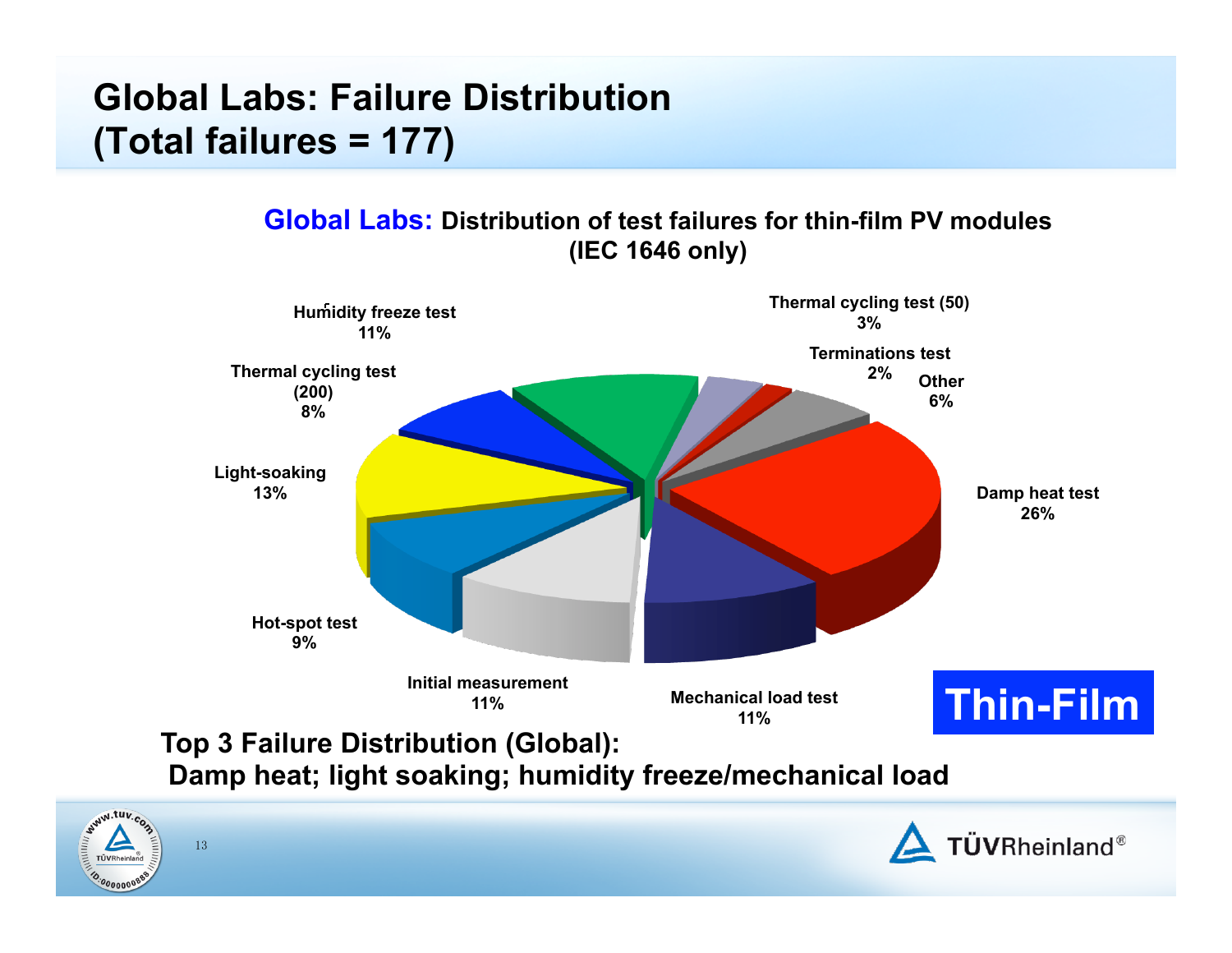## **Higher Failure Distribution Variability Between Labs: Attributed to Large Design Variability and Limited Sample Size**